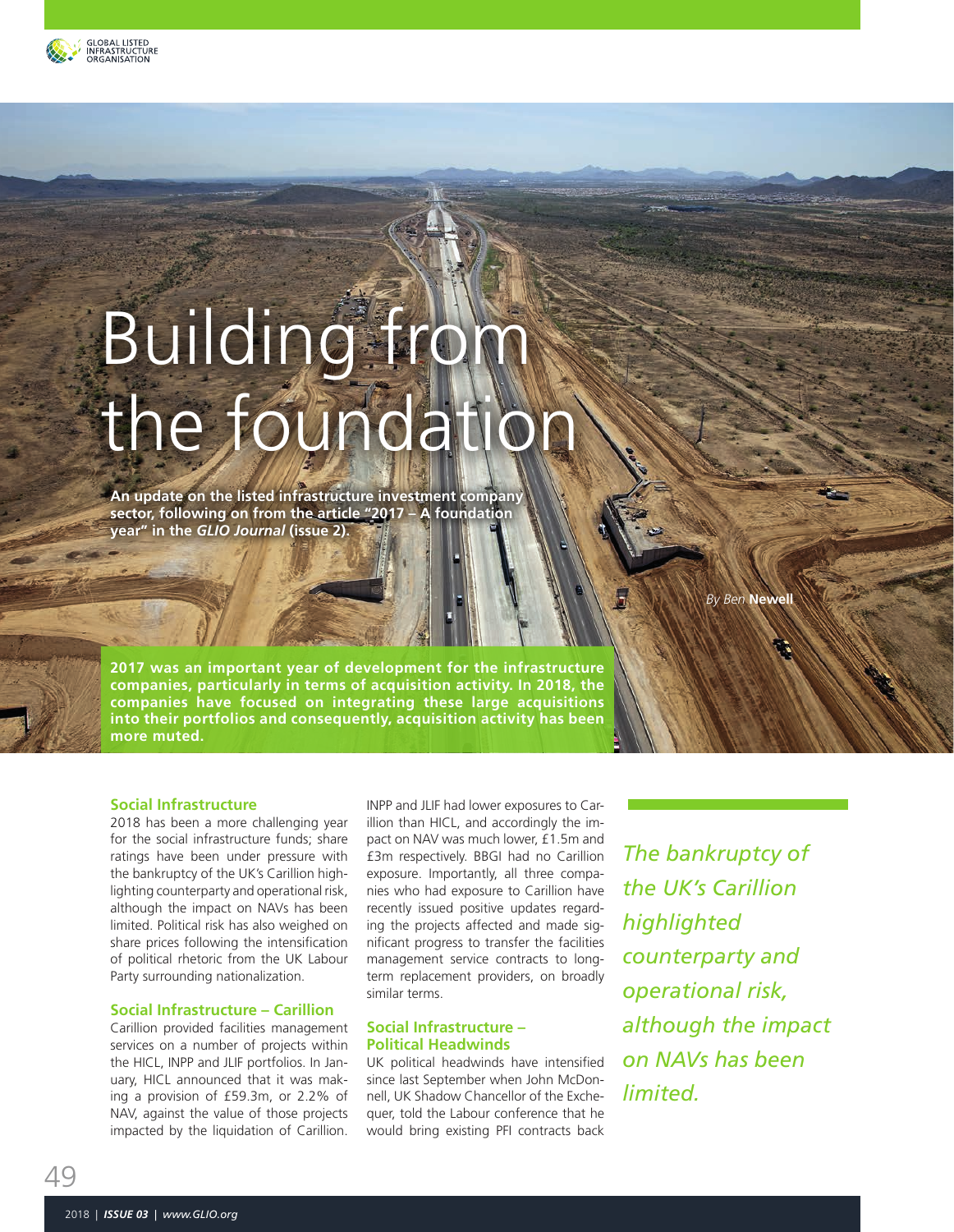

in-house. While the focus initially was on the financial impact, including the level of compensation payable, more recently McDonnell hinted that there may be none, saying that Parliament will determine whether or not compensation is provided and on what scale. In addition, a National Audit Office report published in January focused attention on the rationale, costs and benefits of the Private Finance Initiative and the use and impact of PFI.

When considering Labour's PFI proposals however, we believe it is also important to factor in the probability of an election of a Labour government; the implied probability of a Labour majority is currently 29%, while a 2022 General Election is now 42%. In our view, any move by the UK government to effectively renege on agreements entered into by previous governments would have significant consequences far beyond the infrastructure sector. Despite these headwinds however, the NAVs of these companies have been robust.

#### **Social Infrastructure – Investment Activity**

The investment activity in the first half of 2018 has been muted, compared to 2017. In April, HICL made a €21m investment to acquire an 85% interest in the Biology, Pharmacy and Chemistry Department of the Paris-Sud University PPP Project. The company disposed of its interest in the Highland Schools PPP2 project for £56.2m. This represented a premium of £9.7m over the Director's valuation of £46.5m as at September 30, 2017. Infra-Red, the Investment Adviser to HICL, believed that the price achieved was in-excess of the value that could be achieved by retaining the investment within the portfolio.

In June, HICL recycled the proceeds of the earlier disposal and acquired an additional 7.2% interest in the A63 motorway concession in southwest France for €62m. The project is a 40-year toll-road concession to design, upgrade, finance, operate and maintain a 104km section of the existing A63.

In April, INPP made a £9m investment into digital fibre-based network assets, which is its first investment as part of its £45m commitment to the National Digital Infrastructure Fund. The investment has been made into Community Fibre, an ultra-fast full-fibre internet service to fund the rollout of full-fibre connectivity to a further 100,000 homes covering social and private housing estates across London.

In March 2017, INPP made a £274m investment to acquire a 4.4% interest in

National Grid's Gas Distribution Network as part of a consortium which acquired a 61% interest. At the time, the consortium negotiated to acquire a further 14% interest, subject to put and call options between National Grid and the Consortium, and had pre-emption rights over the remaining 25%.

The latest investment arises as part of the consortium having entered into a second put and call option agreement providing for National Grid to dispose of its remaining 25% holding in Cadent and for the consortium to acquire 100% ownership of that business. INPP has committed a further £35-40m, and following the exercise of this option and the existing put and call option entered into at the time of the original acquisition, INPP will hold a 7.25% ownership interest.

*The UK listed renewables sector has performed strongly in 2018, and it has been particularly active in terms of investment activity.*

In April, BBGI made a small acquisition of a further 33.3% interest in the East Down Colleges PPP project in Northern Ireland for £2.1m.

## **Renewable Energy Infrastructure – Investment Activity**

The UK listed renewables sector has per-

formed strongly in 2018, and it has been particularly active in terms of investment activity.

In March, Bluefield Solar Income Fund acquired three sub-5-megawatt groundmounted solar PV plants, located in Dorset for a total cash consideration of £19.9m. The plants are fully operational and qualify under the 1.2ROC regime.

**RELET** 

In April, Foresight announced the acquisition of a 100% interest in a portfolio of five operational solar parks in the UK with an installed capacity of 53.3MW. The acquisition cost of the equity investment was £36.6m and the portfolio has long-term

debt in place of £31.8m. The Foresight portfolio now comprises 27 solar assets with a net capacity of 374MW, including three Australian assets under construction. The fourth Australian asset delivered its initial electricity export to the grid on schedule in March 2018.

John Laing Environmental made its second investment into the field of anaerobic digestion and acquired the Icknield Farm plant located in Oxfordshire. The plant has a capacity of 5MW and predominantly produces biomethane exported to the National Grid. The plant has a 0.4MW CHP engine and is accredited under the Renewable Heat Incentive and Feed-in-Tariff. In June, JLEN also committed a further £8.5m to significantly expand the Vulcan Renewables anaerobic digestion plant.

NextEnergy Solar Fund acquired two operating solar plants located in Berkshire and Buckinghamshire with a total capacity of 7.2MW. In addition, both sites have integrated storage capabilities with a combined capacity of c1MW. These battery energy storage systems (BESS) comprise a lithium-ion battery pack integrated with switchgear and transformers capable of providing frequency response and grid balancing services. The acquisition price was £9.3m.

In June, NextEnergy acquired a portfolio of ten operating solar plants totalling 46.6MW for an investment value >